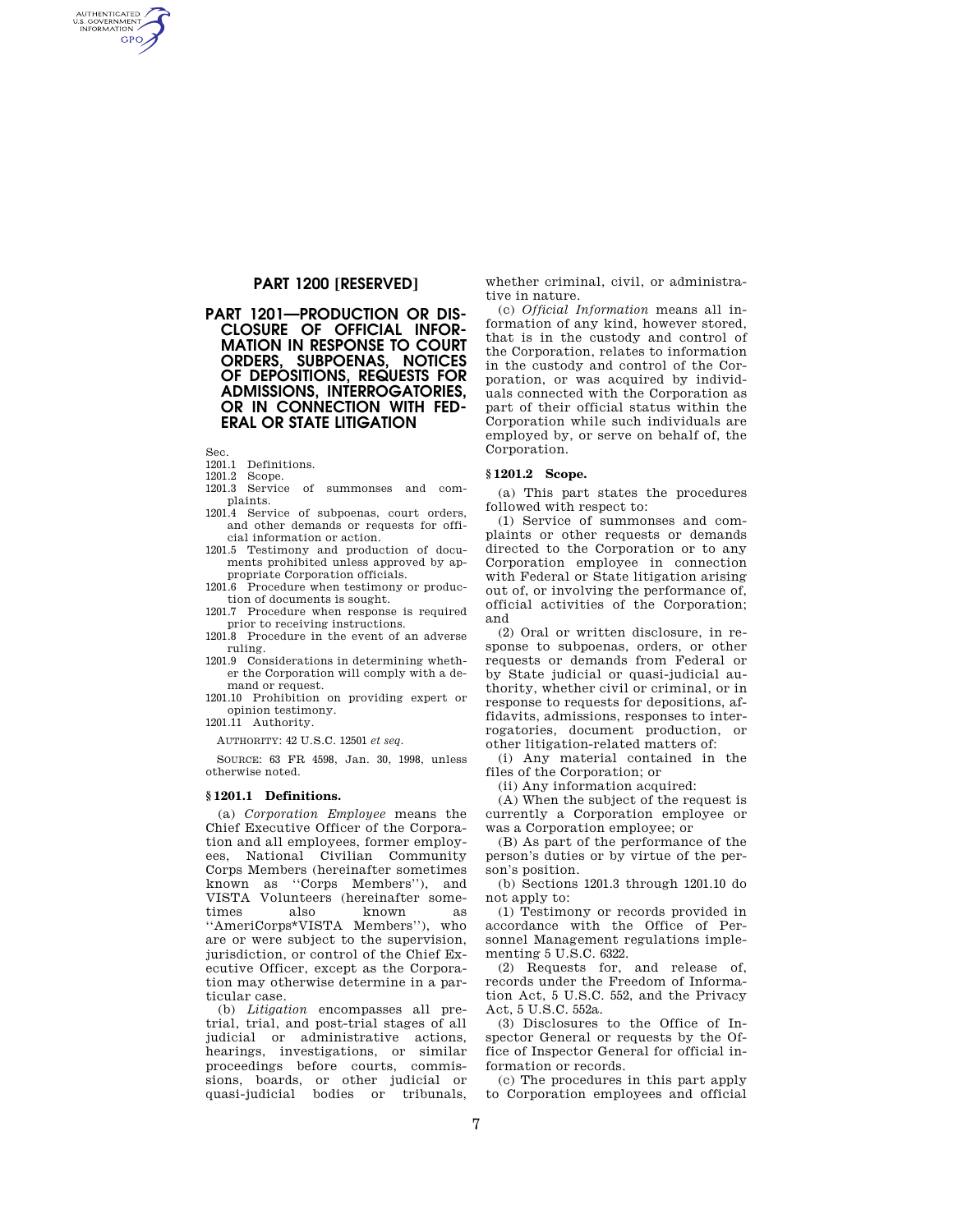information within the Corporation Office of Inspector General. However, any determinations or other actions to be made by the General Counsel under this part, relating to employees or official information within the Office of Inspector General, shall be made by the Inspector General.

[63 FR 4598, Jan. 30, 1998, as amended at 63 FR 64199, Nov. 19, 1998]

# **§ 1201.3 Service of summonses and complaints.**

(a) Only the Corporation's General Counsel or his/her designee (hereinafter ''General Counsel''), is authorized to receive and accept summonses or complaints sought to be served upon the Corporation or its employees. All such documents should be delivered or addressed to General Counsel, Corporation for National and Community Service, 250 E Street SW., Washington, DC 20525.

(b) In the event any summons or complaint is delivered to a Corporation Employee other than in the manner specified in this part, such attempted service shall be ineffective, and the recipient thereof shall either decline to accept the proffered service or return such document under cover of a written communication that refers the person attempting to effect service to the procedures set forth in this part.

(c) Except as otherwise provided in §1201.4(c), the Corporation is not an authorized agent for service of process with respect to civil litigation against Corporation Employees purely in their personal, non-official capacity. Copies of summonses or complaints directed to Corporation Employees in connection with legal proceedings arising out of the performance of official duties may, however, be served upon the General Counsel.

[63 FR 4598, Jan. 30, 1998, as amended at 81 FR 12600, Mar. 10, 2016]

#### **§ 1201.4 Service of subpoenas, court orders, and other demands or requests for official information or action.**

(a) Except in cases in which the Corporation is represented by legal counsel who have entered an appearance or otherwise given notice of their representation, only the General Counsel

**§ 1201.3 45 CFR Ch. XII (10–1–18 Edition)** 

is authorized to receive and accept subpoenas, or other demands or requests directed to any component of the Corporation or Corporation Employees, whether civil or criminal in nature, for:

(1) Material, including documents, contained in the files of the Corporation;

(2) Information, including testimony, affidavits, declarations, admissions, response to interrogatories, or informal statements, relating to material contained in the files of the Corporation or which any Corporation employee acquired in the course and scope of the performance of official duties;

(3) Garnishment or attachment of compensation of Corporation Employees; or

(4) The performance or non-performance of any official Corporation duty.

(b) In the event that any subpoena, demand, or request is sought to be delivered to a Corporation Employee other than in the manner prescribed in paragraph (a) of this section, such attempted service shall be ineffective. Such Corporation Employee shall, after consultation with the General Counsel, decline to accept the subpoena, and demand or request the return of it under cover of a written communication referring to the procedures prescribed in this part.

(c) Except as otherwise provided in this part, the Corporation is not an agent for service or otherwise authorized to accept on behalf of Corporation Employees any subpoenas, show-cause orders, or similar compulsory process of federal or state courts, or requests from private individuals or attorneys, which are not related to the employees' official duties except upon the express, written authorization of the individual Corporation Employee to whom such demand or request is directed.

(d) Acceptance of such documents by the General Counsel does not constitute a waiver of any defenses that might otherwise exist with respect to service under the Federal Rules of Civil or Criminal Procedure at 28 U.S.C. Appendix, Rules 4–6 or 18 USC Appendix or other applicable rules.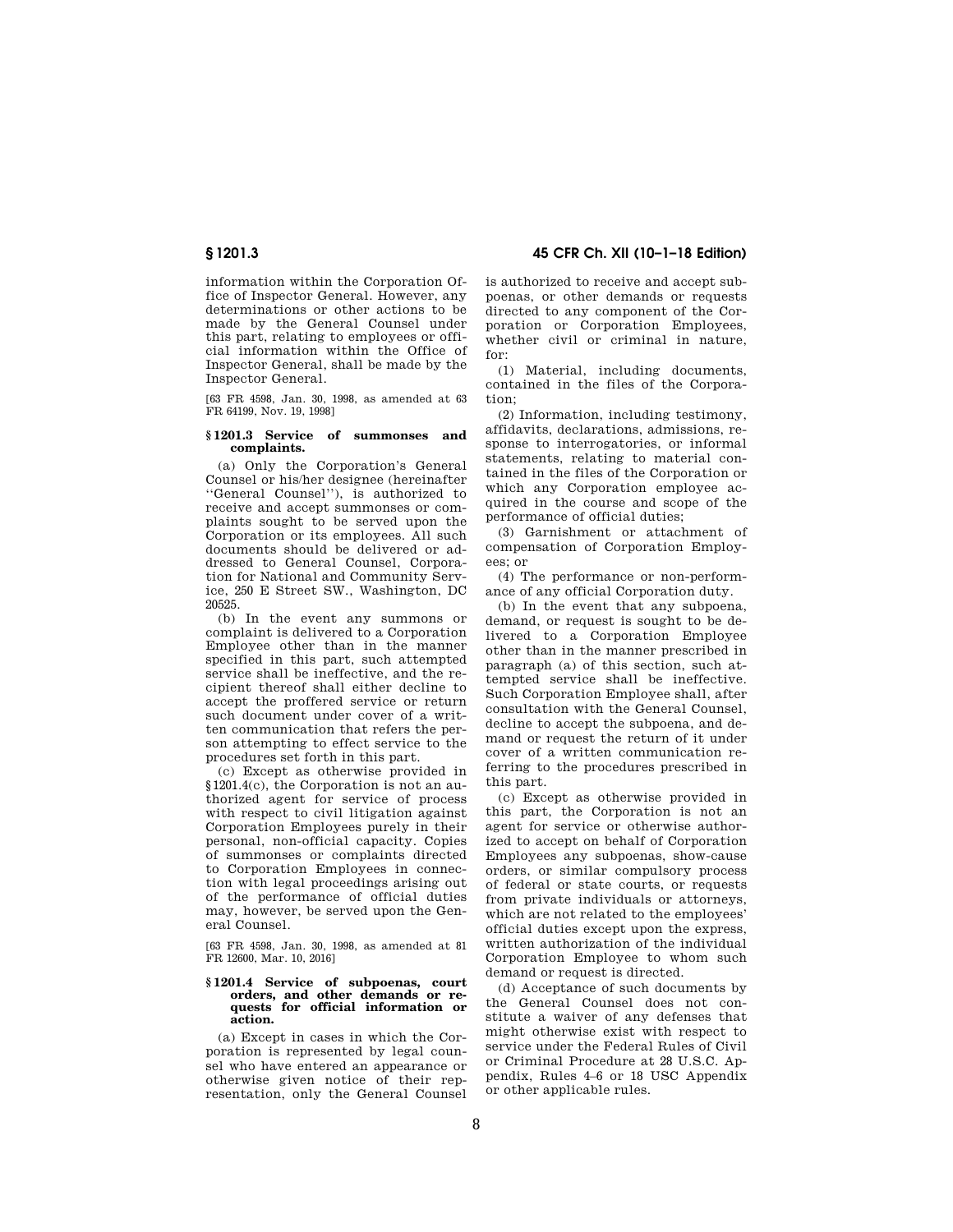# **Corporation for National and Community Service § 1201.7**

#### **§ 1201.5 Testimony and production of documents prohibited unless approved by appropriate Corporation officials.**

(a) Unless authorized to do so by the General Counsel, no Corporation Employee shall, in response to a demand or request in connection with any litigation, whether criminal or civil, provide oral or written testimony by deposition, declaration, affidavit, or otherwise concerning any information acquired:

(1) While such person was a Corporation Employee;

(2) As part of the performance of that person's official duties; or

(3) By virtue of that person's official status.

(b) No Corporation Employee shall, in response to a demand or request in connection with any litigation, produce for use at such proceedings any document or any other material acquired as part of the performance of that individual's duties or by virtue of that individual's official status, unless authorized to do so by the General Counsel.

## **§ 1201.6 Procedure when testimony or production of documents is sought.**

(a) If Official Information is sought, either through testimony or otherwise, the party seeking such information must (except as otherwise required by federal law or authorized by the General Counsel) set forth in writing with as much specificity as possible, the nature and relevance of the Official Information sought. The party must identify the record or reasonably describe it in terms of date, format, subject matter, the offices originating or receiving the record, and the names of all persons to whom the record is known to relate. Corporation Employees may produce, disclose, release, comment upon, or testify concerning only those matters that were specified in writing and properly approved by the General Counsel. The General Counsel may waive this requirement in appropriate circumstances.

(b) To the extent it deems necessary or appropriate, the Corporation may also require from the party seeking such testimony or documents a schedule of all reasonably foreseeable demands, including but not limited to the names of all current and former Corporation Employees from whom discovery will be sought, areas of inquiry, expected duration of proceedings requiring oral testimony, and identification of potentially relevant documents.

(c) The General Counsel will notify the Corporation Employee and such other persons as circumstances may warrant of the decision regarding compliance with the request or demand.

(d) The General Counsel will consult with the Department of Justice regarding legal representation for Corporation Employees in appropriate cases.

#### **§ 1201.7 Procedure when response to**  demand is required prior to receiv**ing instructions.**

(a) If a response to a demand or request for Official Information pursuant to litigation is required before the General Counsel renders a decision, the Corporation will request that either a Department of Justice attorney or a Corporation attorney designated for the purpose:

(1) Appear, if feasible, with the employee upon whom the demand has been made;

(2) Furnish the court or other authority with a copy of the regulations contained in this part;

(3) Inform the court or other authority that the demand or request has been or is being, as the case may be, referred for the prompt consideration of the General Counsel; and

(4) Respectfully request the court or authority to stay the demand or request pending receipt of the requested instructions.

(b) In the event that an immediate demand or request for production or disclosure is made in circumstances that would preclude the proper designation or appearance of a Department of Justice or Corporation attorney on behalf of the Corporation employee, the Corporation Employee shall respectfully request the court or other authority for a reasonable stay of proceedings for the purpose of obtaining instructions from the Corporation.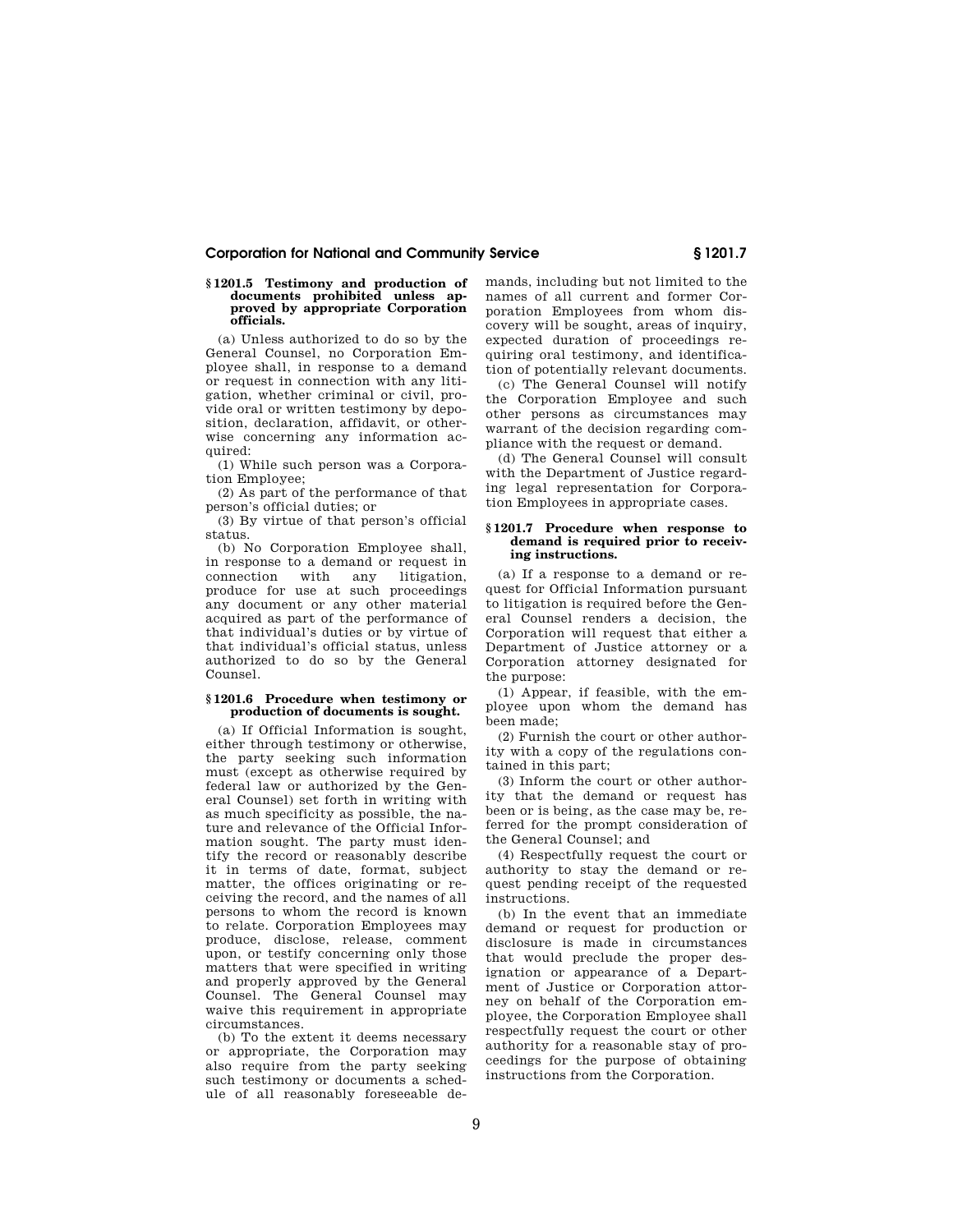**§ 1201.8 45 CFR Ch. XII (10–1–18 Edition)** 

# **§ 1201.8 Procedure in the event of an adverse ruling.**

If the court or other authority declines to stay the effect of the demand or request in response to a request made pursuant to §1201.7, or if the court or other authority rules that the demand or request must be complied with irrespective of the Corporation's instructions not to produce the material or disclose the information sought, the Corporation Employee upon whom the demand or request has been made shall, if so directed by the General Counsel, respectfully decline to comply with the demand or request, citing *United States ex rel. Touhy* v. *Ragen,* 340 U.S. 462 (1951), and the regulations in this part.

### **§ 1201.9 Considerations in determining whether the Corporation will comply with a demand or request.**

(a) In deciding whether to comply with a demand or request, Corporation officials and attorneys are encouraged to consider:

(1) Whether such compliance would be unduly burdensome or otherwise inappropriate under the applicable rules of discovery or the rules of procedure governing the case or matter in which the demand arose;

(2) Whether compliance is appropriate under the relevant substantive law concerning privilege or disclosure of information;

(3) The public interest;

(4) The need to conserve the time of Corporation Employees for the conduct of official business;

(5) The need to avoid spending the time and money of the United States for private purposes;

(6) The need to maintain impartiality between private litigants in cases where a government interest is not implicated;

(7) Whether compliance would have an adverse effect on performance by the Corporation of its mission and duties; and

(8) The need to avoid involving the Corporation in controversial issues not related to its mission.

(b) Among those demands and requests in response to which compliance may not ordinarily be authorized are those when compliance would:

(1) Violate a statute, a rule of procedure, a specific regulation, or an executive order;

(2) Reveal information properly classified in the interest of national security;

(3) Reveal confidential commercial or financial information or trade secrets without the owner's consent;

(4) Reveal the internal deliberative processes of the Executive Branch; or

(5) Potentially impede or prejudice an ongoing law enforcement investigation.

# **§ 1201.10 Prohibition on providing expert or opinion testimony.**

(a) Except as provided in this section, Corporation Employees shall not provide opinion or expert testimony based upon information that they acquired in the scope and performance of their official Corporation duties, except on behalf of the United States or a party represented by the Department of Justice.

(b) Upon a showing by the requester of exceptional need or unique circumstances and that the anticipated testimony will not be adverse to the interests of the United States, the General Counsel, in the exercise of discretion, may grant special, written authorization for Corporation Employees to appear and testify as expert witnesses at no expense to the United **States** 

(c) If, despite the final determination of the General Counsel, a court of competent jurisdiction or other appropriate authority orders the appearance and expert or opinion testimony of a Corporation Employee such individual shall immediately inform the General Counsel of such order. If the General Counsel determines that no further legal review of or challenge to the court's order will be made, the Corporation Employee shall comply with the order. If so directed by the General Counsel, however, the individual shall respectfully decline to testify.

# **§ 1201.11 Authority.**

The Corporation receives authority to change its governing regulations from the National and Community Service Act of 1990 as amended (42 U.S.C. 12501 *et seq.*).